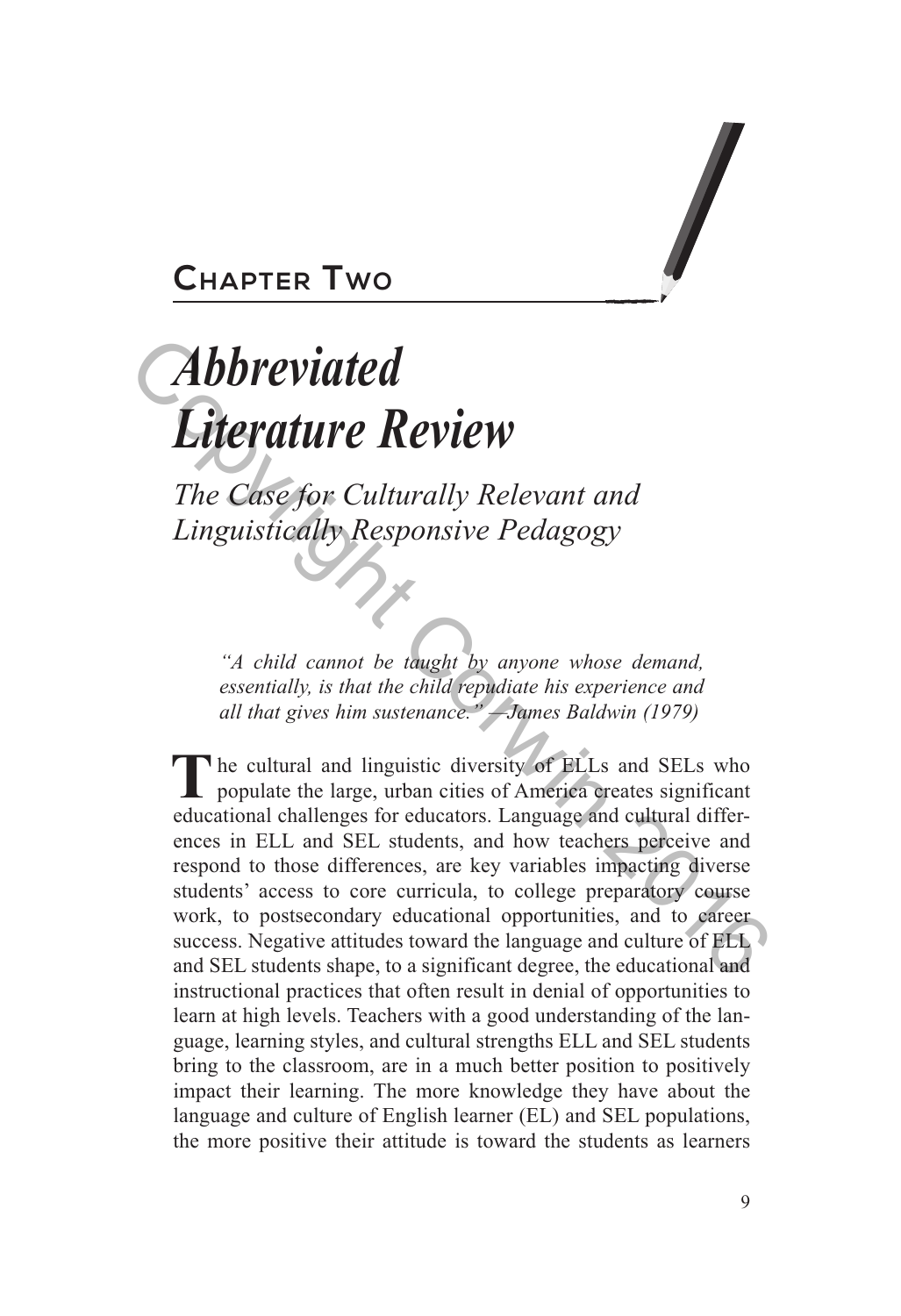and the greater their willingness to negotiate identities in the classroom to facilitate learning (LeMoine, 2003).

## **What Is Culturally and Linguistically Responsive Teaching (CLRT)?**

Geneva Gay (2000) provides one of the most definitive definitions of culturally responsive pedagogy; she writes

Culturally responsive pedagogy . . . uses ways of knowing, understanding, and representing various ethnic groups in teaching academic subjects, processes, and skills. It cultivates cooperation, collaboration, reciprocity, and mutual responsibility for learning among students and between students and teachers. It incorporates high-status, accurate cultural knowledge about different ethnic groups into all subjects and skills taught. . . . [It] validates, facilitates, liberates, and empowers ethnically diverse students by simultaneously cultivating their cultural integrity, individual abilities, and academic success. (pp. 43–44) Geneva Gay (2000) provides one of the most definitive definitions<br>of culturally responsive pedagogy; she writes<br>Culturally responsive pedagogy ... uses ways of knowing,<br>understanding, and representing various ethnic group

We draw upon Gay's definition in this text and additionally consider it essential to highlight the importance of incorporating "accurate linguistic knowledge" about different ethnic groups into the curriculum and cultivating students' "linguistic integrity" as a means of academic empowerment.

The culture and language a student brings to the classroom matters and has vast implications for how the learning environment should be structured if learning is to occur. "Culture is to humans as water is to fish," Nobles (2015) asserts, inferring its all-encompassing nature. It is, he contends, "the invisible medium in which all human functioning occurs," thus it cannot be separated from the educational environment or the curriculum. According to the research, when we incorporate into instruction the cultural referents that influence the social practices of students, the result is enhanced academic performance (Bailey & Boykin, 2001; Boykin & Cunningham, 2001; Gay, 2000; Ladson-Billings, 2009). Culturally and linguistically responsive pedagogy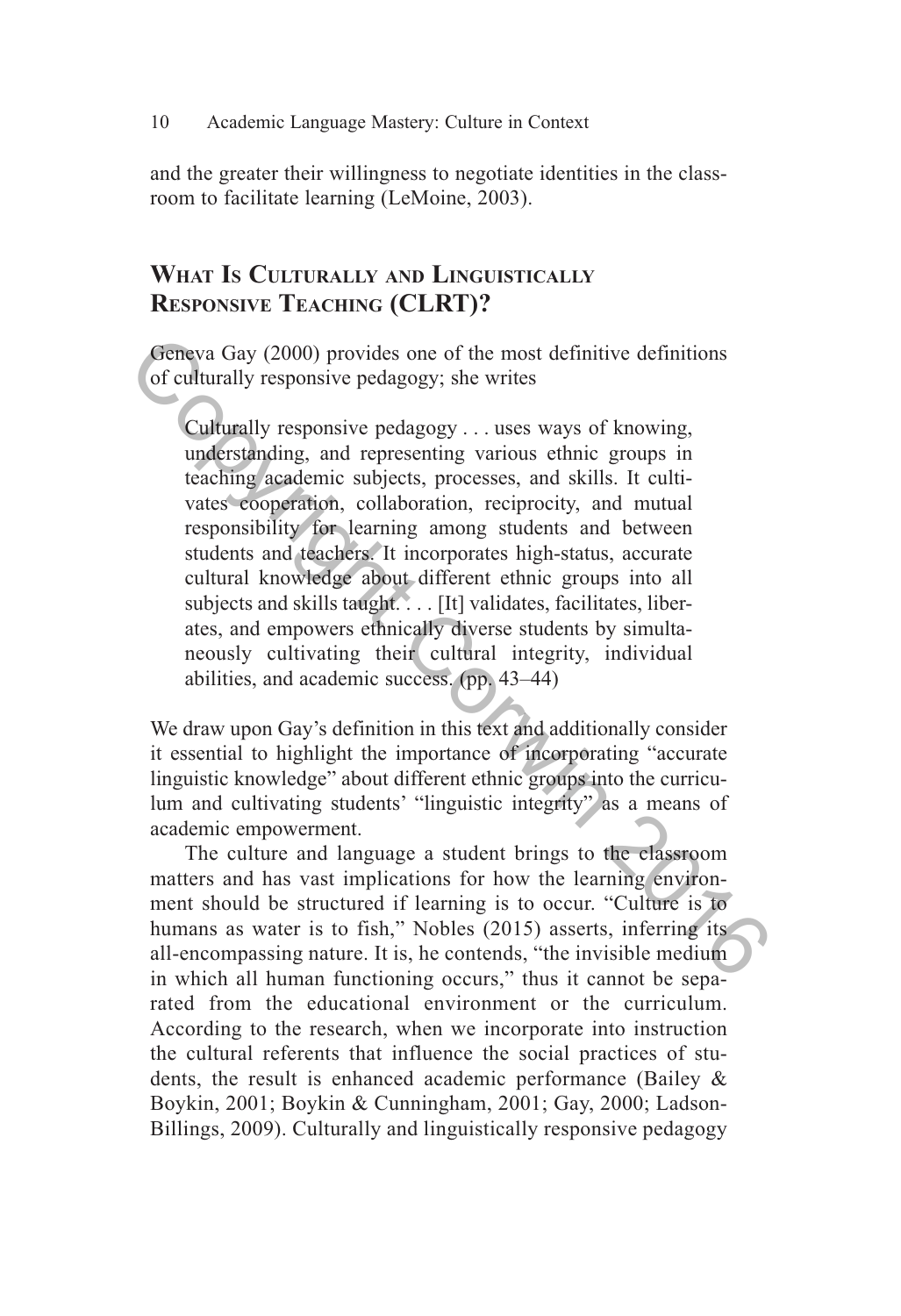(CLRP) maximizes learning for diverse students, including ELs and SELs. CLRP acknowledges the importance of including students' cultural referents in all aspects of the learning experience and increases learning opportunities by making critical connections to who students are and to their history, culture, language, prior knowledge, experiences, and learning styles and, by using that knowledge, to bridge new learning experiences.

# **What the Research Says and Why CLRT Matters in the Education of ELs and SELs**

According to the research, cultural discontinuities can and do exist in classrooms in language, cognitive learning styles, work habits, and problem solving (Boykin, 2001; Delpit, 2006; Gay, 2000; Hollins & Oliver, 1999; Ladson-Billings, 2009), and these gaps can represent significant hurdles to successful teaching and learning in culturally and linguistically diverse classrooms. Cultural discontinuity is defined as a cultural disconnection between students' home environments and that of the school (Boykin, 2001). Differences in the functional use of language have been found to account for a large percentage of this discontinuity. All too often the languages of ELs and SELs are delegitimized in instruction, with the languages of SELs regularly viewed as aberrant or as corruptions of the dominant language. The cultural experiences, prior knowledge, and learning and interacting styles of culturally and linguistically diverse students are viewed as deviant, and many teachers believe it is their job to purge diverse students of any traces of their culture and language. **WHAT THE RESEARCH SAYS AND**<br>
WHAT THE RESEARCH SAYS AND<br>
WEVCLIRT MATTERS IN THE<br>
EDECATION OF ELS AND SELS<br>
According to the research, cultural discontinuities can and do exist<br>
in classrooms in language, cognitive lear

There is consensus in the research that CLRP is an effective antidote for the incongruence experienced by diverse learners in the classroom (Cummins, 2001; Delpit & Dowdy, 2002; Gay, 2000). According to Ladson-Billings (2009), "It transcends the negative effects on diverse students of not seeing their history, culture or background represented in textbooks or curriculum and it allows them to choose academic excellence yet still identify positively with their culture" (p. 17). Studies show that when minority students have positive attitudes toward both their own culture and the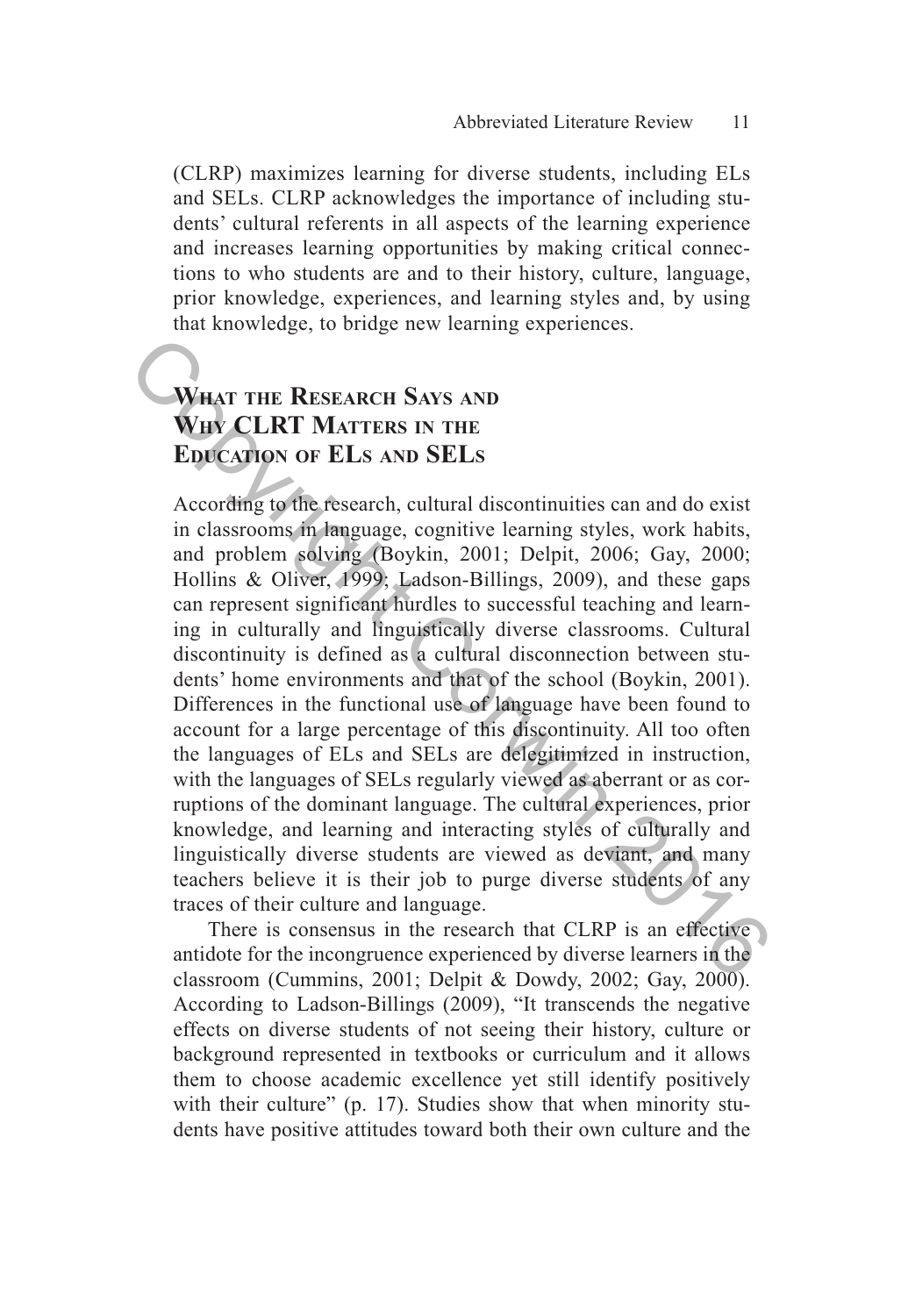dominant culture, school failure does not occur (Cummins, 2001). Ladson-Billings (2009) reports that teachers who practice culturally relevant teaching know how to support learning in diverse students (ELs and SELs) by consciously creating social interactions to help them meet the criteria of academic success, cultural competence, and critical consciousness. These teachers, Ladson-Billings asserts, demonstrate a connectedness with students, develop a community of learners rather than competitive individual achievement, and encourage students to learn collaboratively, teach each other, and be responsible for each other's success. Teachers who develop culturally consistent ways of interacting with students from different cultures adapt instruction so that diverse learners feel accepted and affirmed in the classroom.

Every child deserves a competent, qualified teacher, one who has the capacity to transform the classroom into a safe place where all students are accepted and affirmed and where genuine relationships are built, seeds of knowledge are planted, minds are awakened, and lives are transformed. Learning occurs in social environments and is heavily influenced by the cultural experiences, linguistic proficiencies, and funds of knowledge both students and teachers bring to the learning environment, and when there is alignment between students' cultural experiences and the culture and language of school, learning is accelerated (Cummins, 2001; Gay, 2000; Ladson-Billings, 2009). Because an individual's culture and language are central to his or her existence, it is virtually impossible to separate the influence of culture from the learning experience. Gay (2000) corroborates this assertion; she states, "When instructional processes are consistent with the cultural orientations, experiences, and learning styles of marginalized . . . students, their school achievement improves significantly" (p. 181). Baldwin (1979) agrees; he says, "A child cannot be taught by anyone whose demand, essentially, is that the child repudiate his experience and all that gives him sustenance." For ELs and SELs this interrelationship of culture and learning infers instruction that validates and accommodates the home language and culture in the acquisition of school language and literacy and thus affirms CLRT as appropriate pedagogy. of learners rather than competitive individual achievement, and<br>encodrage students to learn collaboratively, teach each other, and be<br>responsible for each other's success. Teachers who develop cultur-<br>ally consistent ways

Traditional instructional approaches may not provide the same benefits for ELL and SEL students as it does for their more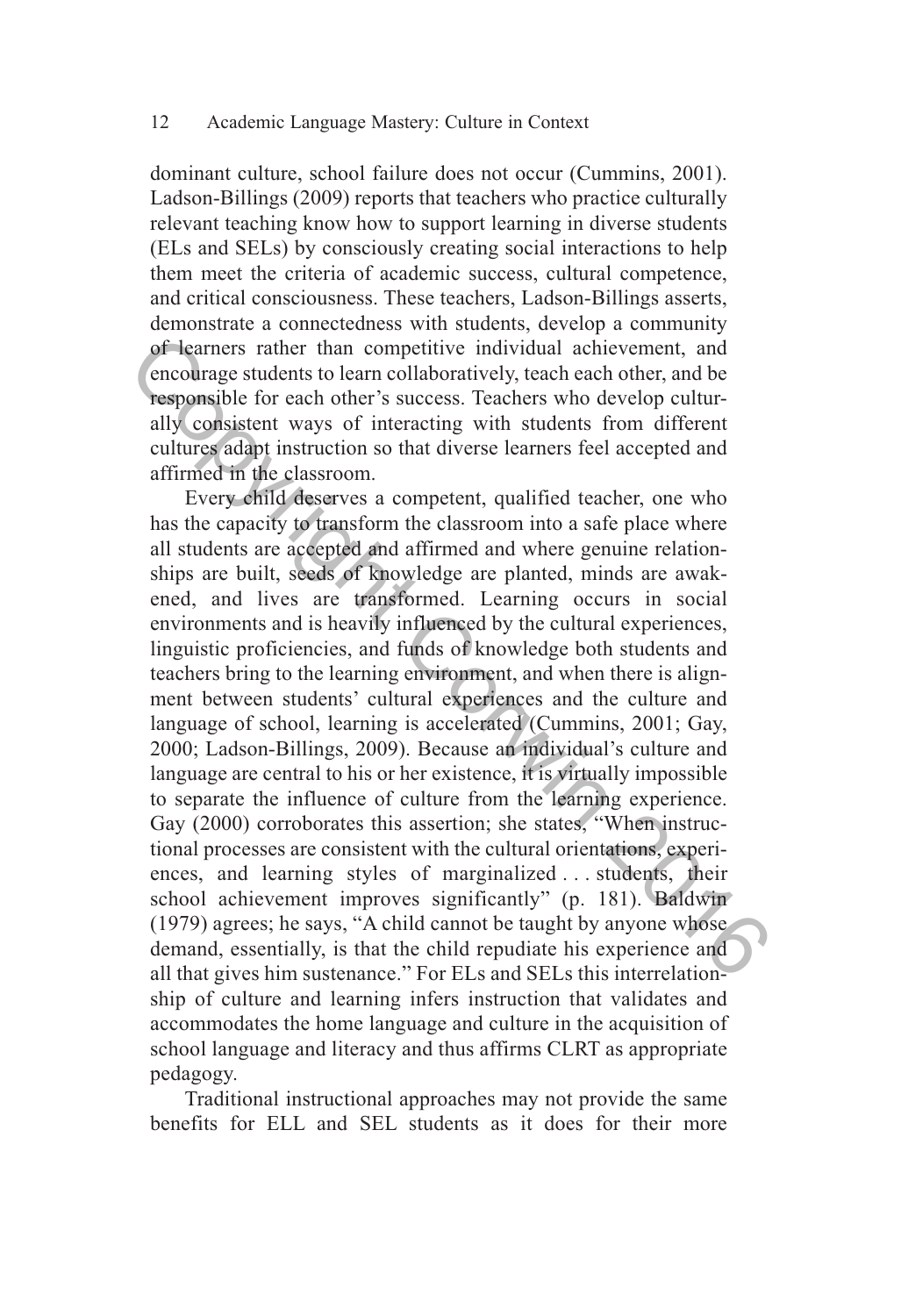"mainstream" peers. They may experience barriers to accessing core curricula because of the culture and language differences they bring to the learning environment. The research supports the contention that students are able to access core curricula more easily when their culture and language matches the language of school (Cummins, 2001; Irvine & Armento, 2001), thus assuring equity in opportunities to learn. Increasing academic achievement in ELs and SELs will require more culturally relevant and linguistically responsive methods of instruction.

The concept of "culturally responsive" teaching is not new. Traditional education in America has always been culturally responsive, although primarily to middle class Europeans; it makes critical connections to European history, culture, and language, to their canons of literature, learning styles, and their life experiences which are infused into the very fabric of instruction. Indeed if we need validation that CLRP works, we need only look at the effectiveness of America's educational institutions with the population whose needs it was originally designed to address. However, America has now opened the doors of education to all of its residents, and for some students, the Eurocentric paradigm for teaching and learning is not a good fit. Culturally and linguistically diverse students who bring different cultural experiences, histories, languages, and canons of literature are not always well served in European-centered learning environments, where their culture, language, and experiences are devalued or viewed through deficit lenses. Gay (2000) contends "cultural variables*"* often explain school failure in diverse student populations. EL and SEL students' academic performance is frequently viewed apart from their culture, language, ethnicity, and personal experiences and is decontextualized in ways that do not serve them well in the learning environment. EL and SEL students whose home and community environments differ from the Eurocentric norms of American schools may, because of the "culture-specific" ways in which they were socialized, display language and behaviors that are different from their more mainstream peers and may acquire knowledge and demonstrate learning in diverse ways. As educators it is our responsibility to assure the efficacy of the learning experience, thus we have an obligation to better the congruence between the culture of school and the cultures of our ELL and SEL students. SELs will require more culturally relevant and linguistically<br>responsive methods of instruction.<br>The concept of "culturally responsive" teaching is not new.<br>Traditional education in America has always been culturally<br>respo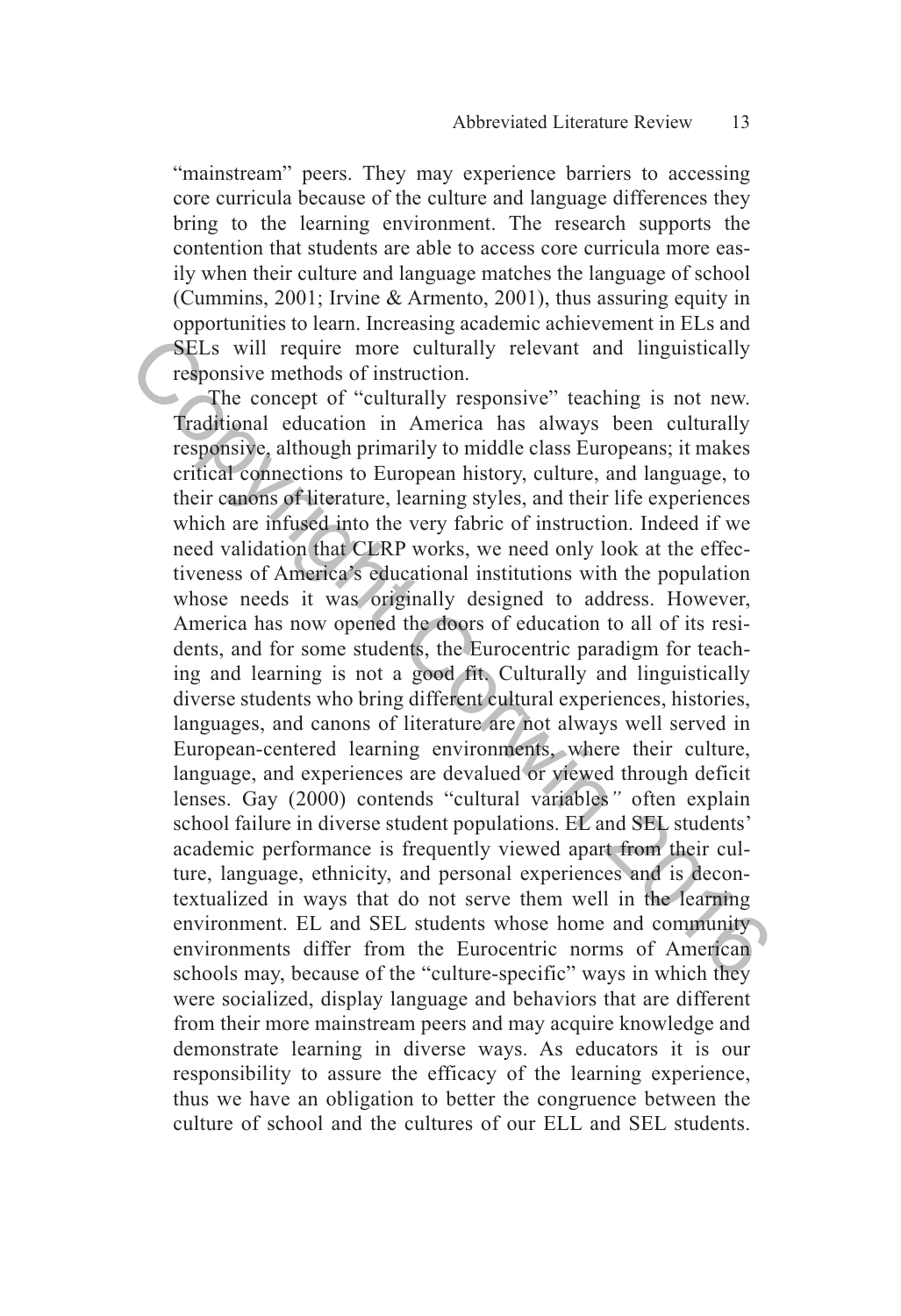Incorporating elements of diverse students' cultures and life experiences into the learning environment will help affirm diverse students as members of the learning community and acknowledge their contribution to the learning process.

#### **Who Are SELs?**

*"There is no reason to believe that any nonstandard vernacular is itself an obstacle to learning. The chief problem is ignorance of language on the part of all concerned."*

*—William Labov (1972)*

All too often teachers lack even rudimentary knowledge about the cultural and linguistic histories of SEL populations and about methodologies for helping them acquire the culture, language, and literacies of school. SELs are one of the most overlooked, misunderstood, and underserved language-different populations in American educational institutions. It is for this reason that a brief discussion about SEL populations is provided. It is hoped that this overview will help teachers gain a better understanding of the language and learning needs of our SEL populations.

SELs are part of a larger language minority population that can be referred to as standard language learners or those students for whom the standard language—that is, the standard language of the dominate group in the society and thus of its institutions—is not native. The standard language, for example "Standard American English," "Standard Australian English," or "Standard Canadian English," is not the language intuited by the standard language learner in the first four to five years of life. The languages they acquire in the home during the early language acquisition period from their primary care giver are languages that incorporate the vocabulary of the dominant language group, but have maintained much of the structure and form (grammars) of their respective indigenous languages. There is no reason to believe that any nonstandard ver-<br>
natura is tigely an obstacle to learning. The chief problem is<br>
ignorance of language on the part of all concerned."<br>  $-Milliam Labov (1972)$ <br>
All too often teachers lack ev

The SEL populations whose needs are addressed in this text include African American speakers of "African American language," a language referred to in the research by many names and that has its linguistic base in indigenous West African, specifically Niger Congo, languages; Native Indian speakers of "American Indian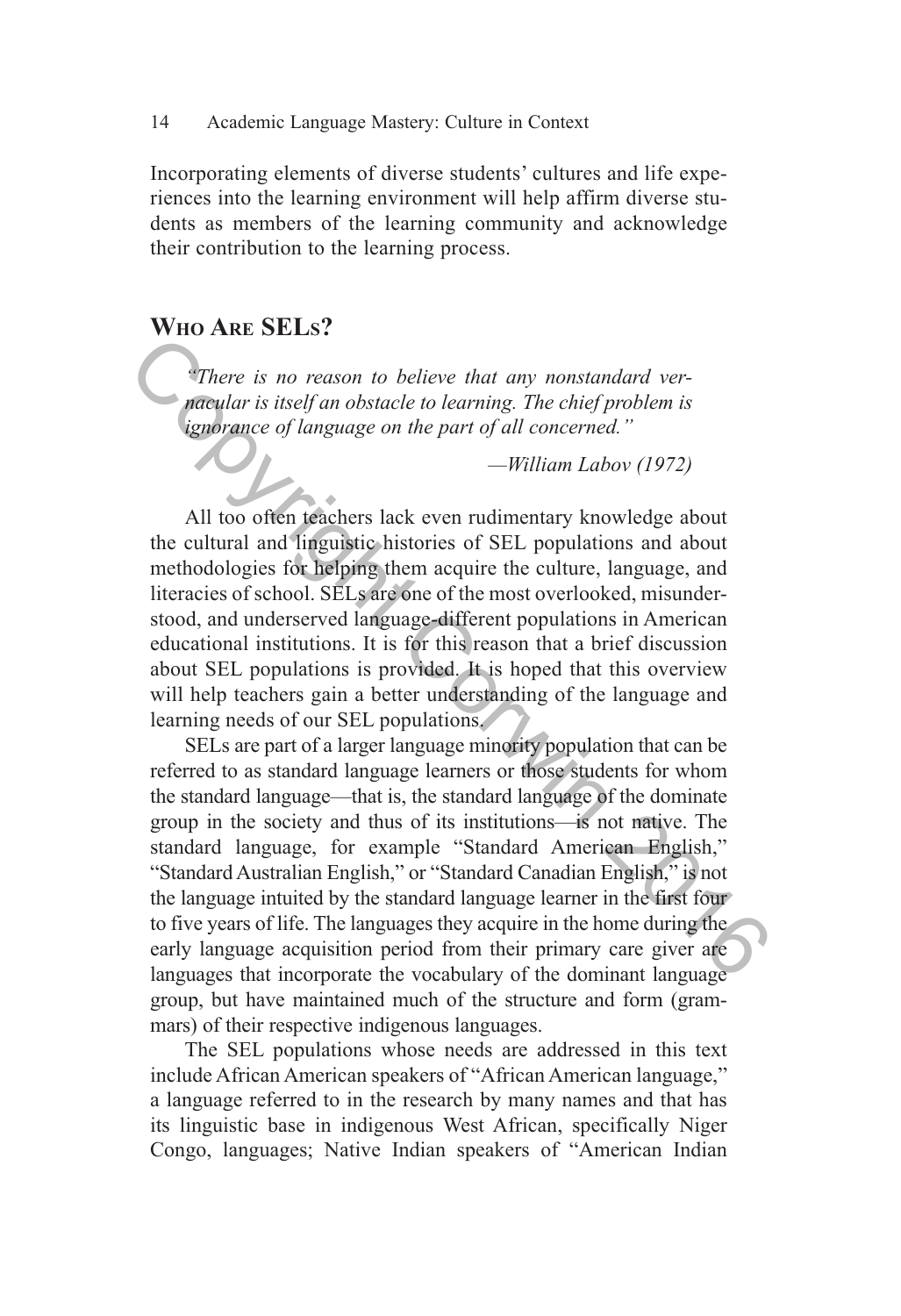language," often referred to as "American Indian English" (Leap 1993), and which is heavily influenced by ancestral American Indian languages; Hawaiian American speakers of "Hawaiian American language," sometimes referred to as "Hawaiian Pidgin English," which draws a considerable amount of its grammatical structure from indigenous Hawaiian languages; and Mexican American speakers of "Mexican American Language" also known as "Chicano English," which is based grammatically in Spanish. None of the SEL groups delineated here were indigenous speakers of English, but as a result of contact with English-speaking populations, their languages were re-lexified with vocabulary (lexical) borrowings from English, creating new languages that incorporate English vocabulary but do not mirror "Standard English" grammar.

The acquisition of language in children is a species-specific phenomenon; as humans we have a biological predisposition to acquire an oral-spoken communication system unique to us as a species. All normally developing human children have this innate propensity to acquire language and, by the age of four or five, have mastered the language of the home or primary caregiver. SELs are no exception. Although the language of their home may differ from the language of school in form and structure, SELs are not deficient language learners; they have successfully accomplished the task of intuiting complex linguistic rules from a model and perfectly matching that model in how they construct and generate language. For the SEL this means the child's language mastery or "linguistic competence" is in a language other than standard American or academic English and therefore does not match the language of school or meet teacher expectation. Because English lexicon (vocabulary) predominates their languages, they are considered "English only" students. The English vocabulary they have in common with "standard English speakers" effectively veils the significant differences in structure and grammar that characterize the languages of SELs and that are traceable to indigenous language grammars. These linguistic differences are often viewed through a deficit lens and perceived of as language deficiencies as opposed to language differences. This incorrect view of SELs as students in need of language remediation instead of second language acquisition has resulted in the widening of proficiency gaps between SELs and their monolingual standard English-speaking peers. English," which is based grammatically in Spanish. None of the SEL<br>groups delineated here were indigenous speakers of English, but as<br>a result of contact with English-speaking populations, their lan-<br>guages were re-lexifie

Quality teaching for SELs and ELs will require more than mastery of the academic content to deliver effective instruction in the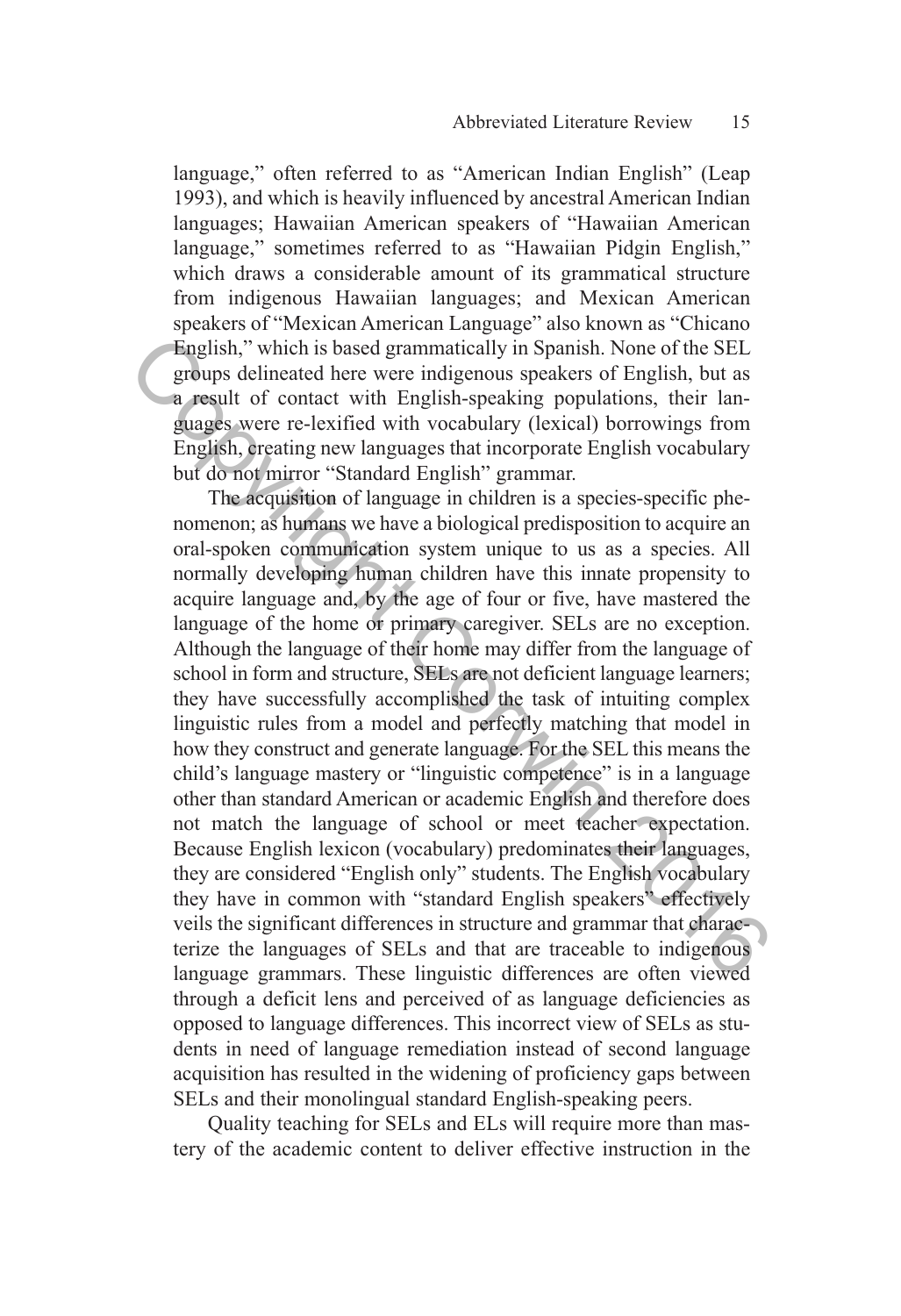#### 16 Academic Language Mastery: Culture in Context

classroom. Effective teaching of SELs will require educators to increase their knowledge and awareness of the cultural and linguistic capital these students bring to the learning environment, and it will necessitate developing caring relationships, making connections to their prior knowledge and experiences, and fostering positive beliefs relative to their ability to learn at high levels. Educators must draw upon instructional pedagogy that builds on the unique cultural and linguistic background of EL and SEL students and use that knowledge to scaffold access to rigorous college preparatory curricula. Failure to accommodate the culture and language of our EL and SEL students in instruction in culturally and linguistically responsive ways will result in minimal opportunities for these students to meaningfully engage with content area knowledge.

### **CLRT and Divergence in Learning Styles**

The research on learning styles extends at least four decades. How students learn, the methods they use, and the resulting outcomes are important dynamics in the classroom that significantly impact instruction. Important questions in the learning-style research are how to explain variation in learning outcomes for different students and whether learning style theory is an effective pedagogical basis for making instructional decisions. The position taken in this text is that ELs and SELs do bring different cultural orientations to the task of learning, and how they process information and construct knowledge may differ from their more mainstream peers. Their cognitive, communication, interaction, and response styles are often at variance with traditional, European-centered styles of processing information that is often viewed as normative in American educational institutions. **Example 12** Interaction of EL and SEL students and use that knowledge to scaffold access to rigorous college preparatory curricula.<br> **Failure to accommodate the culture and language of our EL and SEL students in instruct** 

Learning styles have been defined as "characteristic cognitive, affective, and physiological behaviors that serve as relatively stable indicators of how learners perceive, interact, and respond to the learning environment" (O'Neil, 1990). Much of the research affirms that cultural and ethnic groups have distinct ways of processing information, interacting, communicating, and learning (Gay 2000; Ladson-Billings, 2009; Pritchard, 2014). Although there have been many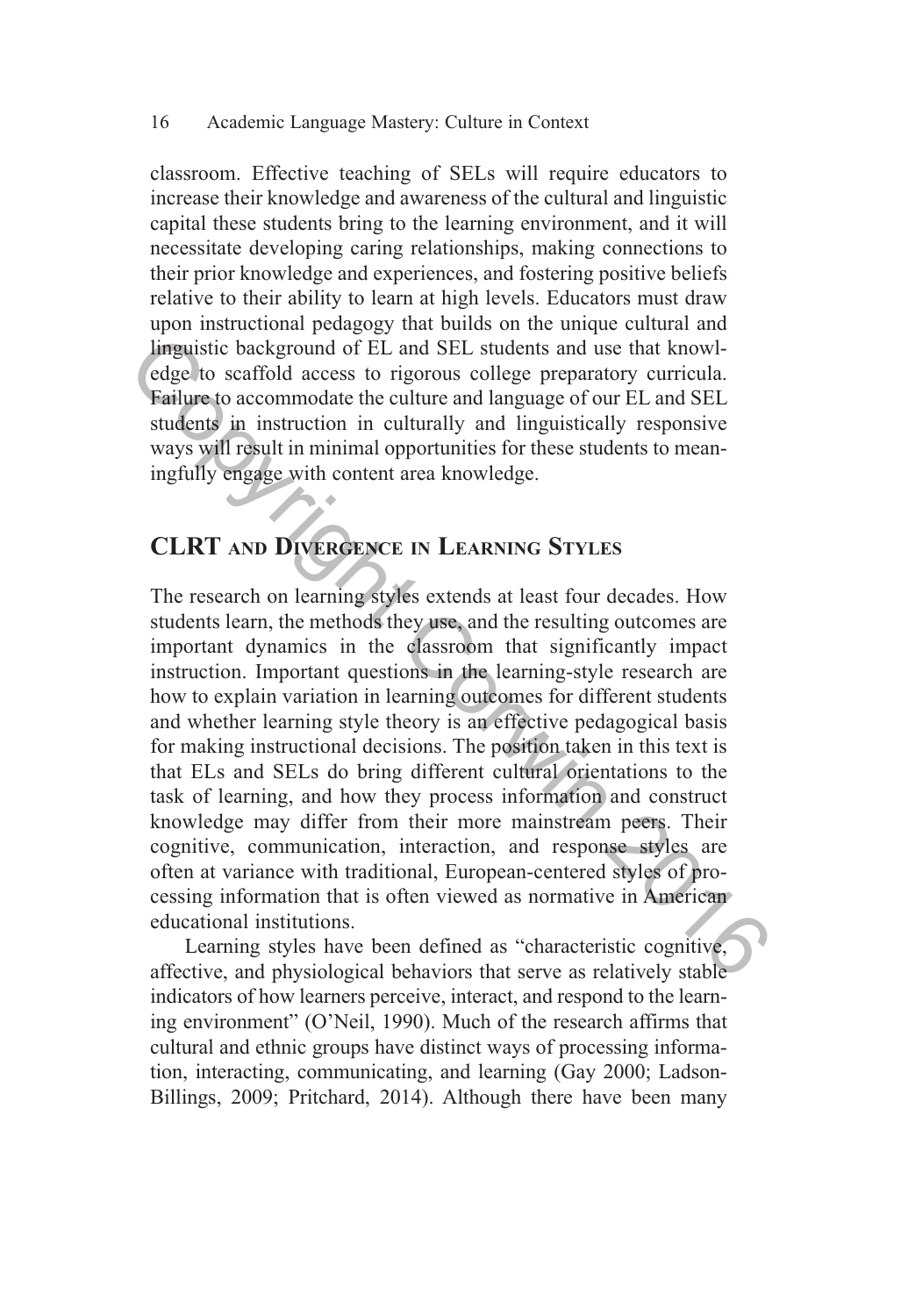recent challenges to learning style theory, this text takes the position that it is axiomatic that humans, consciously or subconsciously, apply their cognitive styles (their characteristic approaches to perceiving, thinking, and solving problems) to learning situations and that one's cognitive style is very closely aligned with how one is socialized culturally. Thus, if ELs and SLs are to benefit from traditional American school experiences, their cognitive, communication, and interaction styles must be considered in designing instruction.

Palmer (2007) suggests that the best way to teach a student is in the way that he or she learns. It is important that traditional public schools acknowledge and affirm the cultural, linguistic, and learning style differences EL and SEL students bring to the learning environment and that teachers are able to contextualize instruction in the ways these students learn. When teachers fail to consider cultural learning styles in their instructional design, it can create major barriers to learning, and if these barriers to accessing core curricula are to be removed, and the high rate of failure experienced by ELs and SELs in traditional classrooms reversed, instruction must accommodate cultural learning style differences. However, the best way to address these concerns may not be in attempting to build instruction around students' individual learning styles; it is suggested herein that multiple-modality approaches to instruction—the presentation of new material in many different ways—take precedence over the traditional single-modality method of teaching when instructing ELs and SELs. Teachers who incorporate multiple-modality instructional approaches increase the likelihood that the modes of instruction most culturally compatible with SEL and ELL students will be accessible to them and learning facilitated. interaction styles must be considered in designing instruction.<br>
Palmer (2007) suggests that the best way to teach a student is in<br>
the way to the learns. It is important that traditional public<br>
schools acknowledge and af

Ladson-Billings (2009) suggests that culturally responsive teaching is a pedagogy that "empowers students intellectually, socially, emotionally, and politically by using cultural referents to impart knowledge, skills, and attitudes" (p. 20)**.** To assure equity for all students in accessing rigorous core curricula, we must examine the instructional methodologies and pedagogies utilized in the classroom and other learning environments relative to whether or not they are culturally and linguistically responsive, that is, whether they "validate, facilitate, liberate, and empower ethnically diverse students" as learners.